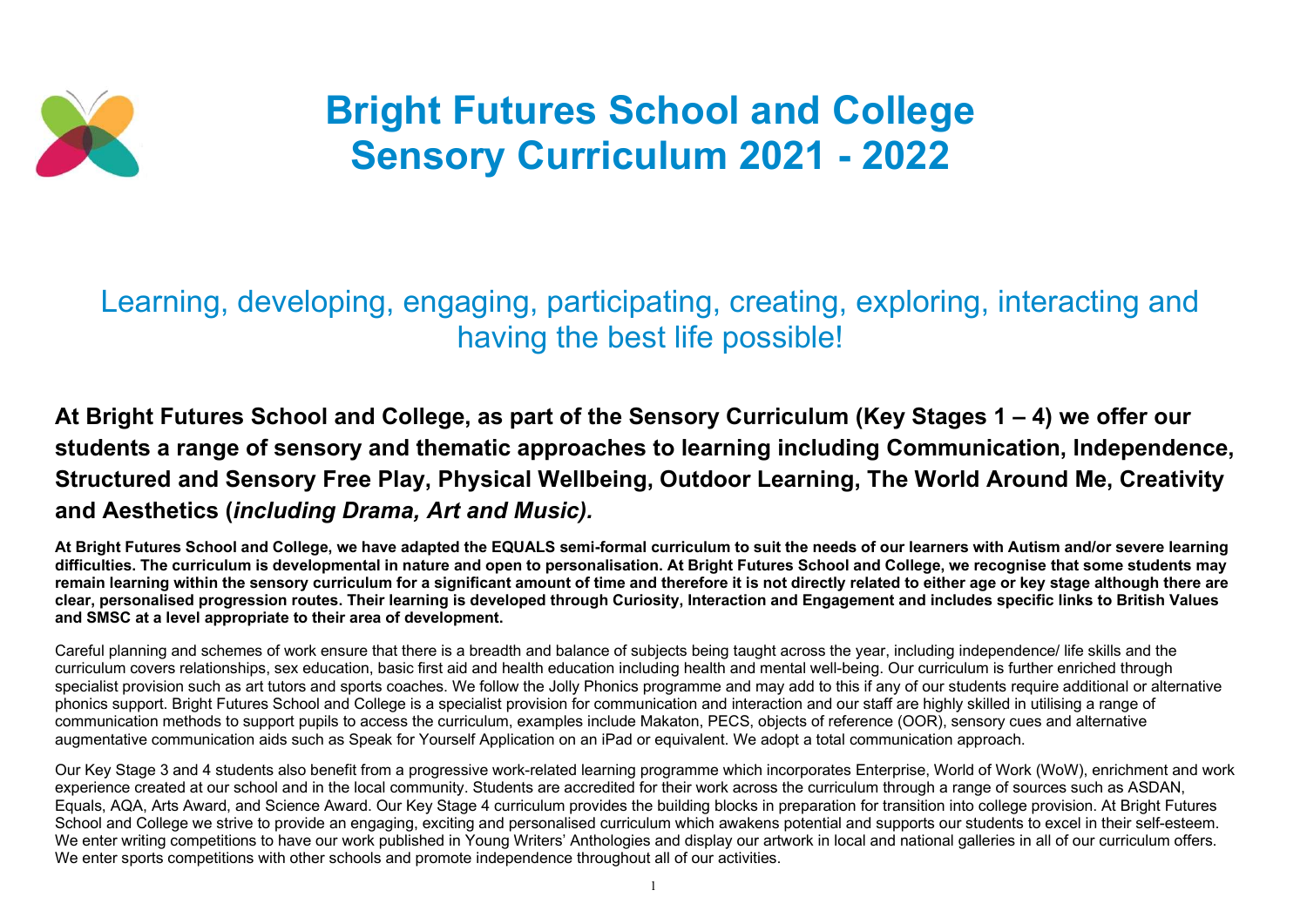# ENGAGEMENT

#### tively sharing and applying information Interacting in activities

V Phonics Programme, using iPads/ PECS/ ech, communication aids, emergent writing luding mark making in sensory resources, d and write for an audience, make sure the lent always has a communicative partner vailable, interactive singing/ signing, total nunication approach during Enrichment Day activities, work experience.

#### **Generalisation**

at the activity throughout the day in a e of different situations. The main concept of ralisation is that the student will go to another oard or seek to find the objects elsewhere. hide and seek, put the iPad in erent cupboard, ask the student to get shoes but they have been moved to another of the room. Follow a simple timetable pictoria develop awareness of where the resources tored.

Applying independence skills essing/ undressing anging and Growing opping oking/ Food Technology avel Training althy Living/ exercise If-care, support, and safety anaging feelings ping, cooking, paying for items, measuring, ving instructions, health and safety, cultural , making choices, opening and closing , developing spreading/ chopping skills, ne/ hand washing.

| <b>Subject Areas</b>                                                                  | <b>TERM1</b>                                                                                                                                                                                                                                                                                                                                                                                                                                                                                                                                                         | <b>TERM 2</b>                                                                                                                                                                                                                                                                                                                                                                                                                   | <b>TERM 3</b>                                                                                                                                                                                                                                                                                                                                                                                                                                  |
|---------------------------------------------------------------------------------------|----------------------------------------------------------------------------------------------------------------------------------------------------------------------------------------------------------------------------------------------------------------------------------------------------------------------------------------------------------------------------------------------------------------------------------------------------------------------------------------------------------------------------------------------------------------------|---------------------------------------------------------------------------------------------------------------------------------------------------------------------------------------------------------------------------------------------------------------------------------------------------------------------------------------------------------------------------------------------------------------------------------|------------------------------------------------------------------------------------------------------------------------------------------------------------------------------------------------------------------------------------------------------------------------------------------------------------------------------------------------------------------------------------------------------------------------------------------------|
|                                                                                       | <b>CURIOSITY</b>                                                                                                                                                                                                                                                                                                                                                                                                                                                                                                                                                     | <b>INTERACTION</b>                                                                                                                                                                                                                                                                                                                                                                                                              | <b>ENGAGEN</b>                                                                                                                                                                                                                                                                                                                                                                                                                                 |
| <b>COMMUNICATION</b><br>Students will learn<br>about:                                 | <b>Explore different ways to communicate</b><br><b>Demonstrating a curiosity</b><br>Jolly Phonics Programme, recognising signs and<br>symbols in school and the local community,<br>intensive interaction, colourful semantics,<br>motivate students to communicate through a<br>plethora of experiences such as requesting<br>favourite items, food, activities.                                                                                                                                                                                                    | <b>Communicating information</b><br><b>Interacting with others</b><br>Jolly Phonics program, emergent writing, using<br>symbols, likes/dislikes/<br>Intensive interaction, personal reading, functions<br>of text, provide a plethora of <b>means</b> to<br>communicate such as Makaton, AAC, verbal<br>language, symbols.                                                                                                      | <b>Actively sharing and applyi</b><br><b>Interacting in activ</b><br>Jolly Phonics Programme, usi<br>speech, communication aids,<br>including mark making in sen<br>read and write for an audience<br>student always has a commul<br>available, interactive singing<br>communication approach during<br>activities, work expe                                                                                                                  |
| <b>Thinking and</b><br><b>Problem Solving</b><br><b>Students will learn</b><br>about: | <b>Exploring, memory building and recognition</b><br>of a problem<br>Introduction of the task, to be involved in task<br>such as getting favourite toy, snack, drink, iPad,<br>sensory resource etc. from wherever it is<br>regularly kept at a regular time(s) of the day. This<br>might be prompted by a visual timetable or<br>now/next. Physical or verbal prompting to get the<br>item may be needed, but must be involved in the<br>process many, many times.                                                                                                  | Recognition of a problem and finding solutions<br>The student identifies a problem because they<br>cannot find the item or activity that they are looking<br>for. The teacher and staff are looking<br>for students to go to the cupboard, drawer, toy tray<br>to get 'my favourite' without being told<br>to do so. Many situations outside such as turn<br>on the trampoline, finding items such as the bikes<br>and helmets. | <b>Generalisatio</b><br>Repeat the activity throughout t<br>range of different situations. The<br>generalisation is that the studer<br>cupboard or seek to find the obj<br>Play hide and seek, put the iPa<br>a different cupboard, ask the stu<br>their shoes but they have been<br>part of the room. Follow a simpl<br>and develop awareness of where<br>are stored.                                                                         |
| <b>INDEPENDENCE/</b><br><b>LIFE SKILLS</b><br>Students will learn<br>about:           | <b>Exploration of independence skills</b><br><b>Dressing/ undressing</b><br>$\bullet$<br><b>Changing and Growing</b><br>$\bullet$<br><b>Shopping</b><br>$\bullet$<br>• Cooking/ Food Technology<br>• Travel Training<br>• Healthy Living/ Exercise<br>• Self-care, support, and safety<br><b>Managing feelings</b><br>Body parts, clothes for weather, develop fine/<br>gross motor skills by dressing and undressing,<br>understanding sequence, exploring self-<br>organisation skills, safety and privacy when<br>dressing and undressing, walking with increased | <b>Focussing independence skills</b><br><b>Dressing/ undressing</b><br><b>Changing and Growing</b><br><b>Shopping</b><br><b>Cooking/Food Technology</b><br><b>Travel Training</b><br><b>Healthy Living/ Exercise</b><br>Self-care, support, and safety<br><b>Managing feelings</b><br>Swimming/ changing with increased<br>independence.<br>Exchanging money for items in the classroom.                                        | <b>Applying independen</b><br><b>Dressing/ undressing</b><br><b>Changing and Growing</b><br><b>Shopping</b><br><b>Cooking/ Food Technology</b><br><b>Travel Training</b><br><b>Healthy Living/ exercise</b><br>Self-care, support, and safe<br><b>Managing feelings</b><br>Shopping, cooking, paying for it<br>following instructions, health an<br>foods, making choices, opening<br>items, developing spreading/ch<br>hygiene/ hand washing. |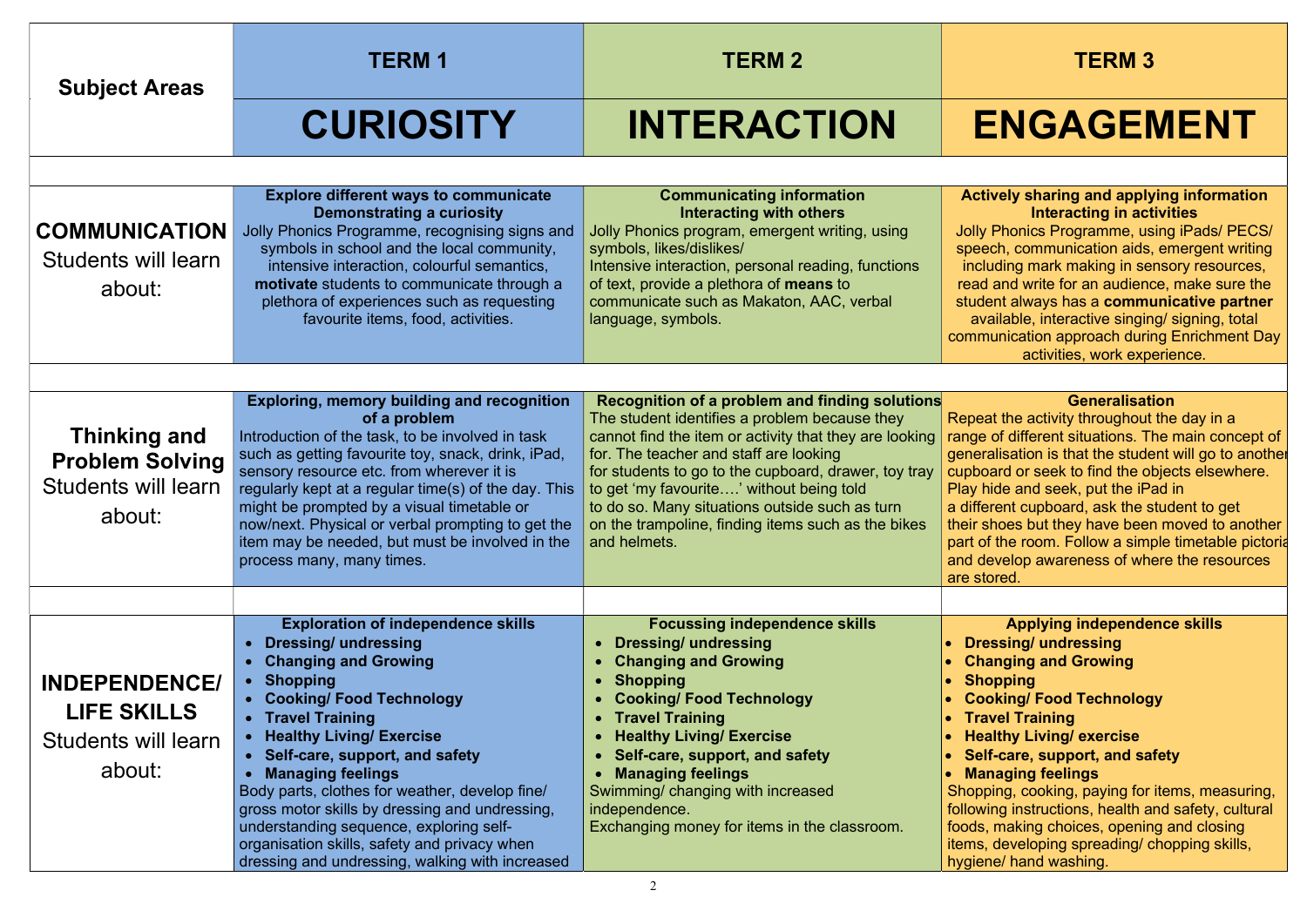g outside of school independently. a bicycle independently. If or items in the shop by exchanging with cashier or using card.

|                                                                        | independence around school. Riding a tricycle or<br>bicycle with extra support and safety. Exchanging<br>simple items in preparation for shopping.                                                                                                                                                                                                                                                                                                                                                                                                                                   | Sports/ changing interacting with peers and adults<br>to play sports games/ gather resources using<br>symbols.<br>Walking outside of school with an adult holding<br>hands or another appropriate means of safety.<br>Using a bicycle safely on a track.                                                                                                                                                                                                                                                                       | <b>Walkin</b><br><b>Using</b><br>Paying<br>money                                                        |
|------------------------------------------------------------------------|--------------------------------------------------------------------------------------------------------------------------------------------------------------------------------------------------------------------------------------------------------------------------------------------------------------------------------------------------------------------------------------------------------------------------------------------------------------------------------------------------------------------------------------------------------------------------------------|--------------------------------------------------------------------------------------------------------------------------------------------------------------------------------------------------------------------------------------------------------------------------------------------------------------------------------------------------------------------------------------------------------------------------------------------------------------------------------------------------------------------------------|---------------------------------------------------------------------------------------------------------|
| <b>PLAY AND</b><br><b>LEISURE</b><br>Students will learn<br>about:     | <b>Exploring physical objects and environments</b><br><b>Social dimensions of</b><br>Levels of play<br>free play<br>1. Sensorimotor<br>1. Solitary<br>2. Parallel<br>2. Relational<br>3. Shared<br>3. Functional<br>4. Turn-taking<br>4. Symbolic<br>5. Socio-dramatic<br>5. Co-operative<br>Outdoor learning and exploration through sand/<br>water/ resources, one to one games, outdoor<br>learning.<br><b>Functions of play and leisure</b><br>experience interaction with others<br>learn about social interaction<br>$\bullet$<br>practice and develop social<br>communication | <b>Sustaining attention in play</b><br>Emergent writing in sand, water play, attend with<br>group, board games, card games, matching<br>games, any game where the outcome does not<br>rely on others.<br>Parallel and/ or shared play, practise turn-taking,<br>sensory centre, parks, playgrounds.<br><b>Functions of play and leisure</b><br>encourage in the making of friendships<br>learn new skills in a safe environment<br>explore own body and senses<br>develop kinaesthetic senses<br>explore the surrounding world | Role p<br>activitie<br>ICT, ca<br>help th<br>climbir<br>studen<br>e.g., pi<br><b>Functi</b>             |
| <b>PHYSICAL WELL-</b><br><b>BEING</b><br>Students will learn<br>about: | <b>Exploring activities</b><br><b>Physical Activities</b><br>Mental Health and Well-Being including<br>bullying and peer on peer abuse.<br>Heathy Eating and Health Lifestyle,<br>• PE/ Games/ Sports & Aquatics<br>Internet safety and harm including cyber-<br>bullying<br>Basic First Aid course, explore own interests by<br>engaging in Enrichment Day each week, make<br>choices about likes/ dislikes/ interests. Self-<br>awareness, self-care, support and safety                                                                                                           | <b>Sustaining attention in activities</b><br><b>Physical Activities</b><br>Mental Health and Well-Being including<br>bullying and peer on peer abuse.<br>Heathy Eating and Health Lifestyle,<br>PE/ Games/ Sports & Aquatics<br>Internet safety and harm including cyber-<br>bullying<br>Recognising the value of self, engage in whole<br>school or group activities and display work/ photos<br>(exhibition – writing competitions) Interact with<br>others during PE sessions.                                              | $\bullet$ F<br>t<br>$\bullet$ $\vdash$<br>$\bullet$ F<br>Engag<br>other s<br>such a<br>house,<br>make o |

#### Transferring leisure/ play skills

lay areas linked to theme, enrichment  $\overline{\text{e}}\text{s}$  such as photography, art, sensory play, afé role-play, interests of the student may  $n$ em to request activities such as cycling, ng, sports etc. Give plenty of time to the its to interact and lead the engagement icking up a bat and using it independently.

#### ions of play and leisure

 develop a safe understanding of emotions of both self and others

- develop fine and gross motor skills
- develop flexibility of thought
- develop Theory of Mind
- develop Central Coherence

#### Transferring attention in activities

Physical Activities

- Mental Health and Well-Being including
- bullying and peer on peer abuse.
- Heathy Eating and Health Lifestyle
- PE/ Games/ Sports & Aquatics
- nternet safety and harm including cyberbullying

e in Enrichment activities, share likes with students by engaging in group activities s café/ shop, PE, swimming set up intransfer these skills to real life situations, choices, communicate needs.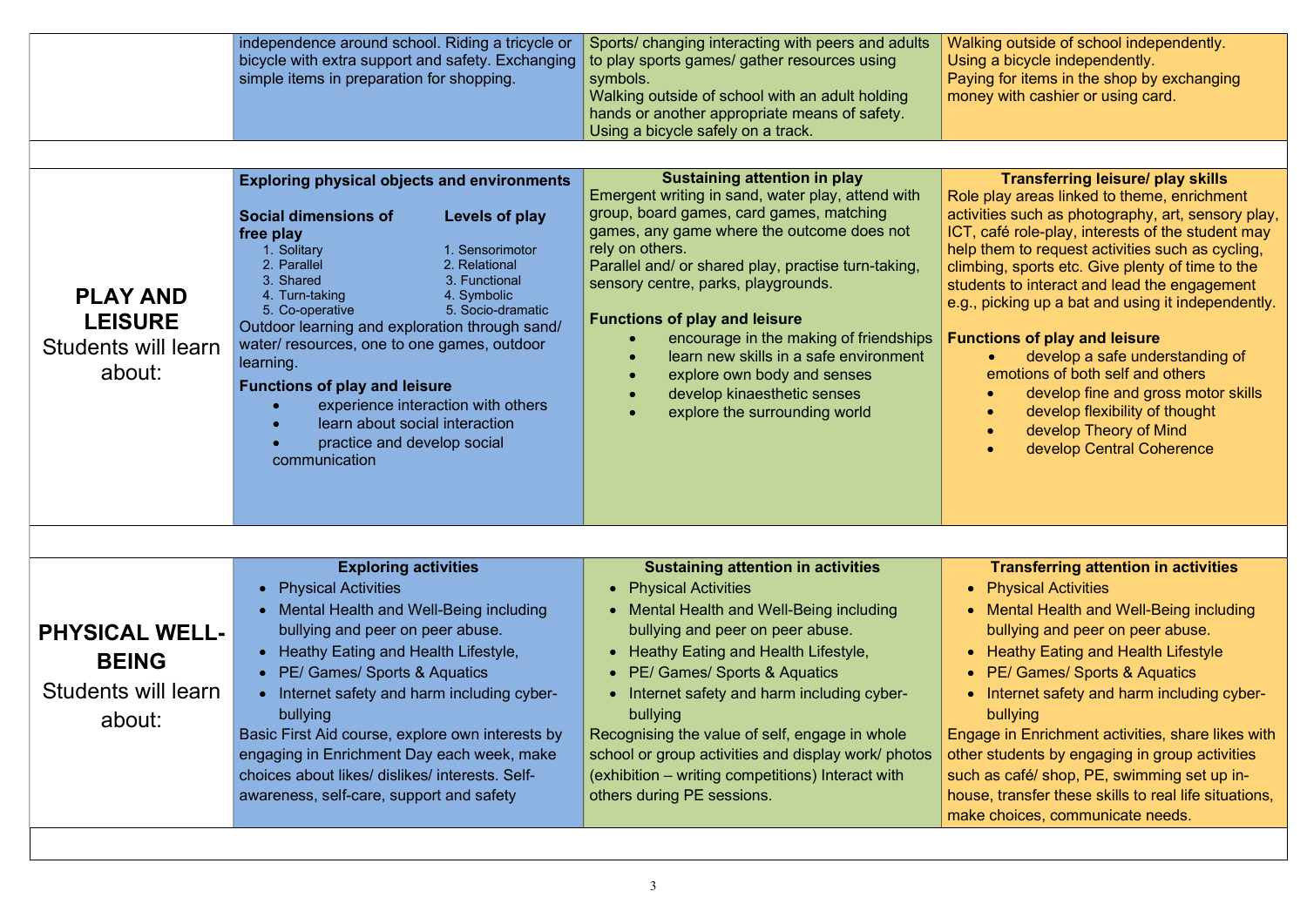#### Sharing experiences ange, history and the passing of time. Festivals and celebrations.

at how other things have changes over school, technology, houses, roads, ort.

nue with Calendar of culture and share iences with other groups. SMSC BV.

#### ransferring skills in drama activities Understanding and creating

ng with implications of the drama world d.

ipating in/generating complex, flexible nary play sequences.

oorating and negotiating with peers in and role.

ging with the significance of a key moment. ig links to real life and learning from the nt of the drama.

idering how the drama was created to learn the theatre form.

the theatre form to capture and share a ing with others.

Transferring skills in art activities oping understanding of coloured collage, ng, and both positive and negative spaces. op an understanding of texture and ig.

ing to be free within the artistic process. oping understanding and creating facial es. Enter work into art exhibitions and etitions throughout the year.

#### **Transferring skills in music activities** nts will be practising and refining using al and non-musical instruments; rsing; generalising; consolidating; building vious learning; making something new; ning, elaborating, embroidering and llishing; arranging and rearranging; re-

| <b>THE WORLD</b><br><b>AROUND ME</b><br>Students will learn<br>about: | <b>Seeking experiences</b><br>Change, history and the passing of time.<br><b>Festivals and celebrations.</b><br>To prepare for change on timetables/ finished.<br>To observe events specific to each season.<br>To experience events that are specific to<br>seasons.<br>Use supporting evidence to confirm seasonal<br>changes. SMSC BV.                                                                                | <b>Focussing experiences</b><br>Change, history and the passing of time.<br><b>Festivals and celebrations.</b><br>Experience giving and receiving of gifts, making<br>decorations, Calendar of Culture, visit to places of<br>worship. Thematic approach, SMSC and British<br>Values.                                                                                                                                            | Cha<br>Look a<br>time, s<br>transp<br>Contin<br>experi                                                                                                           |
|-----------------------------------------------------------------------|--------------------------------------------------------------------------------------------------------------------------------------------------------------------------------------------------------------------------------------------------------------------------------------------------------------------------------------------------------------------------------------------------------------------------|----------------------------------------------------------------------------------------------------------------------------------------------------------------------------------------------------------------------------------------------------------------------------------------------------------------------------------------------------------------------------------------------------------------------------------|------------------------------------------------------------------------------------------------------------------------------------------------------------------|
| <b>DRAMA</b><br>Students will learn<br>about:                         | <b>Exploring drama activities</b><br><b>Encountering</b><br>Sensory engagement with items for the drama.<br>Participating in symbolic transformation.<br>Accepting roles and symbols, consenting to<br>make-believe.<br>Notional role taking.<br>Sharing joint attention on a riveting item (prop or<br>teacher in role).<br>Fastness of rules, everyone to 'play the game'<br>turn-taking.<br>Becoming part of a group. | <b>Sustaining attention in drama activities</b><br><b>Interaction</b><br>Participating in a range of drama conventions<br>independently or with support.<br>Showing initiative.<br>Sustaining the make-believe in short then longer<br>play sequences based on familiar social scenarios<br>and routines.<br>Interacting with teacher(s) in role and/or peers<br>within the make-believe<br>role playing (assuming a character). | T <sub>1</sub><br><b>Dealir</b><br>create<br>Partici<br>imagir<br><b>Collab</b><br>out of<br>Engag<br><b>Makin</b><br>conter<br>Consi<br>about<br>Using<br>meani |
| <b>ART</b><br>Students will learn<br>about:                           | <b>Exploring art activities</b><br>To encounter, copy and continue a pattern using<br>a variety of objects and materials.<br>Introduce the element of both 2D and 3D shape,<br>form and space.<br>Encountering differing artists who use food, junk<br>etc. to create images of faces.<br>Enter work into art exhibitions and competitions<br>throughout the year.                                                       | <b>Sustaining attention in art activities</b><br>Exploring the work of differing artists who use their<br>wider imagination to create images of faces.<br>Encountering coloured collage, layering, and both<br>positive and negative spaces.<br>Experiencing and interacting with materials to<br>create facial collages.<br>Enter work into art exhibitions and competitions<br>throughout the year.                            | Devel<br>layerir<br><b>Devel</b><br>paintir<br>Learni<br><b>Develo</b><br>collage<br>compe                                                                       |
| <b>MUSIC</b><br>Students will learn<br>about:                         | <b>Exploring music activities</b><br>Through a range of musical elements such as<br>tempo or rhythm teaching music to raise<br>awareness; becoming familiar with; focus<br>attention on; a sensory, immersive, visceral<br>experience; an immediate and reactive response;<br>sharing with others; apprehension; anticipation;                                                                                           | Sustaining attention in music activities by<br>exploration of elements<br>Through a range of musical elements such as<br>listening and composing teaching music to raise<br>recognition of the process; building sequential<br>memory; playing; learning with and from others;<br>experimenting; making connections, recognising                                                                                                 | $\mathsf{T}$<br><b>Studer</b><br>music<br>rehear<br>on pre<br>reform<br>embel                                                                                    |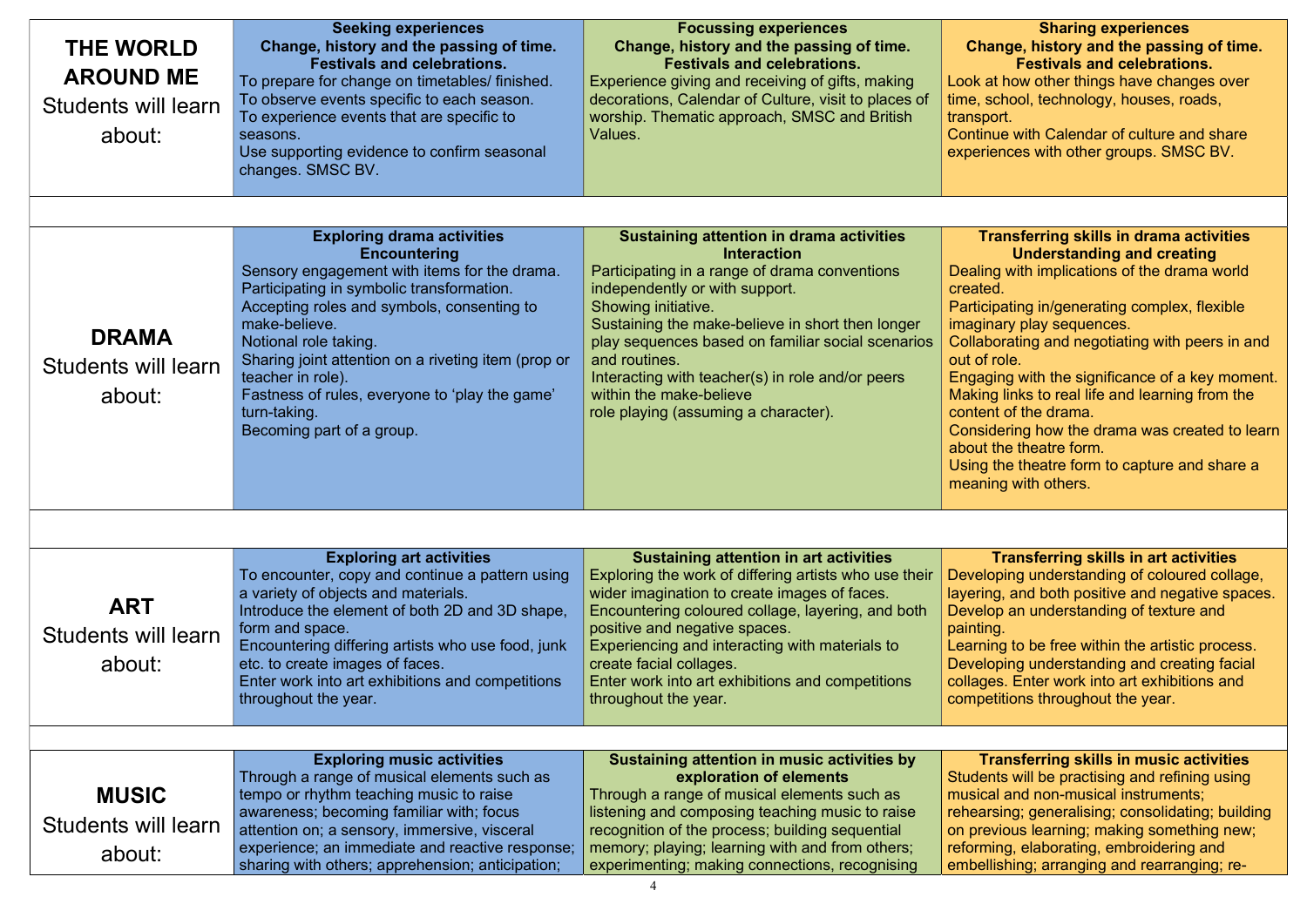ng; appreciation, reflection, appraisal, ising and refining; collaboration and tiation; independence; resolution; rstanding meaning and significance; oret a range of feelings; purposeful and ed presentation and/or performance.

#### Transferring skills in SRE activities

Knowing my body

- Knowing me
- Private and public
- Touching and allowing others to touch me
- Forming relationships
- Sexual intimacy with another person

to respond safely and appropriately to s they may encounter (in all contexts, ding online) whom they do not know. to recognise and report feelings of being fe or feeling bad about any adult. to ask for advice or help for themselves or s, and to keep trying until they are heard. to report concerns or abuse, and the bulary and confidence needed to do so. e to get advice e.g. family, school and/or sources.

#### nsfer skills in a range of activities using the natural resources around school.

|                                                                                   | experiencing a range of feelings; participation in<br>presentation and/or performance. These<br>encounters are how we first make contact with<br>the aesthetic.                                                                                                                                                                                                                                                                 | same and different; discovering possibilities;<br>coping with new or multiple encounters;<br>expressing a range of feelings; sustaining<br>attention; persevering; contributing; contributing to<br>presentation and/or performance.                                                                                                                                                                                                                                                                                                                                                                                                                 | formir<br>practi<br>negot<br>under<br>interp<br>focus                                                                                             |
|-----------------------------------------------------------------------------------|---------------------------------------------------------------------------------------------------------------------------------------------------------------------------------------------------------------------------------------------------------------------------------------------------------------------------------------------------------------------------------------------------------------------------------|------------------------------------------------------------------------------------------------------------------------------------------------------------------------------------------------------------------------------------------------------------------------------------------------------------------------------------------------------------------------------------------------------------------------------------------------------------------------------------------------------------------------------------------------------------------------------------------------------------------------------------------------------|---------------------------------------------------------------------------------------------------------------------------------------------------|
|                                                                                   | <b>Exploring SRE activities</b>                                                                                                                                                                                                                                                                                                                                                                                                 | <b>Sustaining attention in SRE activities</b>                                                                                                                                                                                                                                                                                                                                                                                                                                                                                                                                                                                                        |                                                                                                                                                   |
| <b>Relationships and</b><br><b>Sex Education</b><br>Students will learn<br>about: | 1. Knowing my body<br>2. Knowing me<br>3. Private and public<br>4. Touching and allowing others to touch me<br>5. Forming relationships<br>6. Sexual intimacy with another person<br>key facts about puberty and the changing<br>adolescent body, particularly from age 9 through<br>to age 11, including physical and emotional<br>changes.<br>about menstrual wellbeing including the key facts<br>about the menstrual cycle. | 1. Knowing my body<br>2. Knowing me<br>3. Private and public<br>4. Touching and allowing others to touch me<br>5. Forming relationships<br>6. Sexual intimacy with another person<br>what sorts of boundaries are appropriate in<br>friendships with peers and others (including in a<br>digital context).<br>about the concept of privacy and the implications<br>of it for both children and adults; including that it is<br>not always right to keep secrets if they relate to<br>being safe.<br>that each person's body belongs to them, and the<br>differences between appropriate and inappropriate<br>or unsafe physical, and other, contact. | 1. k<br>2. k<br>3. F<br>4. ]<br>5. F<br>6.5<br>how t<br>adults<br>incluc<br>how t<br>unsaf<br>how t<br>others<br>how t<br>vocab<br>where<br>other |
|                                                                                   | <b>Explore the outdoor school/environment</b>                                                                                                                                                                                                                                                                                                                                                                                   | Sustain attention in a range of outdoor                                                                                                                                                                                                                                                                                                                                                                                                                                                                                                                                                                                                              | <b>Trar</b>                                                                                                                                       |
| <b>Outdoor learning</b>                                                           | using all senses.                                                                                                                                                                                                                                                                                                                                                                                                               | <b>activities</b><br>Students will lead learning with greater                                                                                                                                                                                                                                                                                                                                                                                                                                                                                                                                                                                        |                                                                                                                                                   |
| in the school                                                                     | Experience seasonal and weather changes.<br>Gain confidence in touching, smelling, listening                                                                                                                                                                                                                                                                                                                                    | independence by choosing activities such as mud                                                                                                                                                                                                                                                                                                                                                                                                                                                                                                                                                                                                      | <b>Read</b><br>risk a                                                                                                                             |
| grounds                                                                           | and looking.<br>To know what can be tasted safely.                                                                                                                                                                                                                                                                                                                                                                              | kitchen, sensory music board, parachute, climbing<br>wall, games                                                                                                                                                                                                                                                                                                                                                                                                                                                                                                                                                                                     | exam                                                                                                                                              |
| (encourage students<br>to lead learning with                                      | Support the students to make free choices from                                                                                                                                                                                                                                                                                                                                                                                  | <b>Trust games</b> – all lean back and no one falls over.                                                                                                                                                                                                                                                                                                                                                                                                                                                                                                                                                                                            | $\bullet$ We<br>$\bullet$ Ro                                                                                                                      |
| greater                                                                           | activities that they enjoy such as<br>Map-making<br>$\blacksquare$                                                                                                                                                                                                                                                                                                                                                              | <b>Tracking games</b> – following ropes, ribbons, trail of<br>flour, finding glow sticks, trail of shells or seaweed.                                                                                                                                                                                                                                                                                                                                                                                                                                                                                                                                | $\bullet$ The                                                                                                                                     |
| independence by                                                                   | <b>Matching games</b>                                                                                                                                                                                                                                                                                                                                                                                                           | <b>Setting trails</b> for others to track, using natural<br>materials to create arrows and markers.                                                                                                                                                                                                                                                                                                                                                                                                                                                                                                                                                  | • Stio<br>$\bullet$ Sha                                                                                                                           |
| providing a range of                                                              | Scavenger hunts<br>Orienteering                                                                                                                                                                                                                                                                                                                                                                                                 | Take students outdoors for usual lessons -                                                                                                                                                                                                                                                                                                                                                                                                                                                                                                                                                                                                           | $\bullet$ Ha                                                                                                                                      |
| activities/ games for                                                             | Sports games                                                                                                                                                                                                                                                                                                                                                                                                                    | planning is the key.                                                                                                                                                                                                                                                                                                                                                                                                                                                                                                                                                                                                                                 | $\bullet$ Ma<br>To un                                                                                                                             |
| them to choose from)                                                              | To move safely around the outdoor school<br>environment.                                                                                                                                                                                                                                                                                                                                                                        |                                                                                                                                                                                                                                                                                                                                                                                                                                                                                                                                                                                                                                                      | To ma<br>outdo                                                                                                                                    |

I stories around a campfire (see SOW and refers assessment), enact stories outside some ples include

e're Going on a Bear Hunt om on the Broom e Gruffalo ckman aring a Shell **Irry Potter** 

acheth

Iderstand and look after the environment. ake homes for creatures that live in the or school.